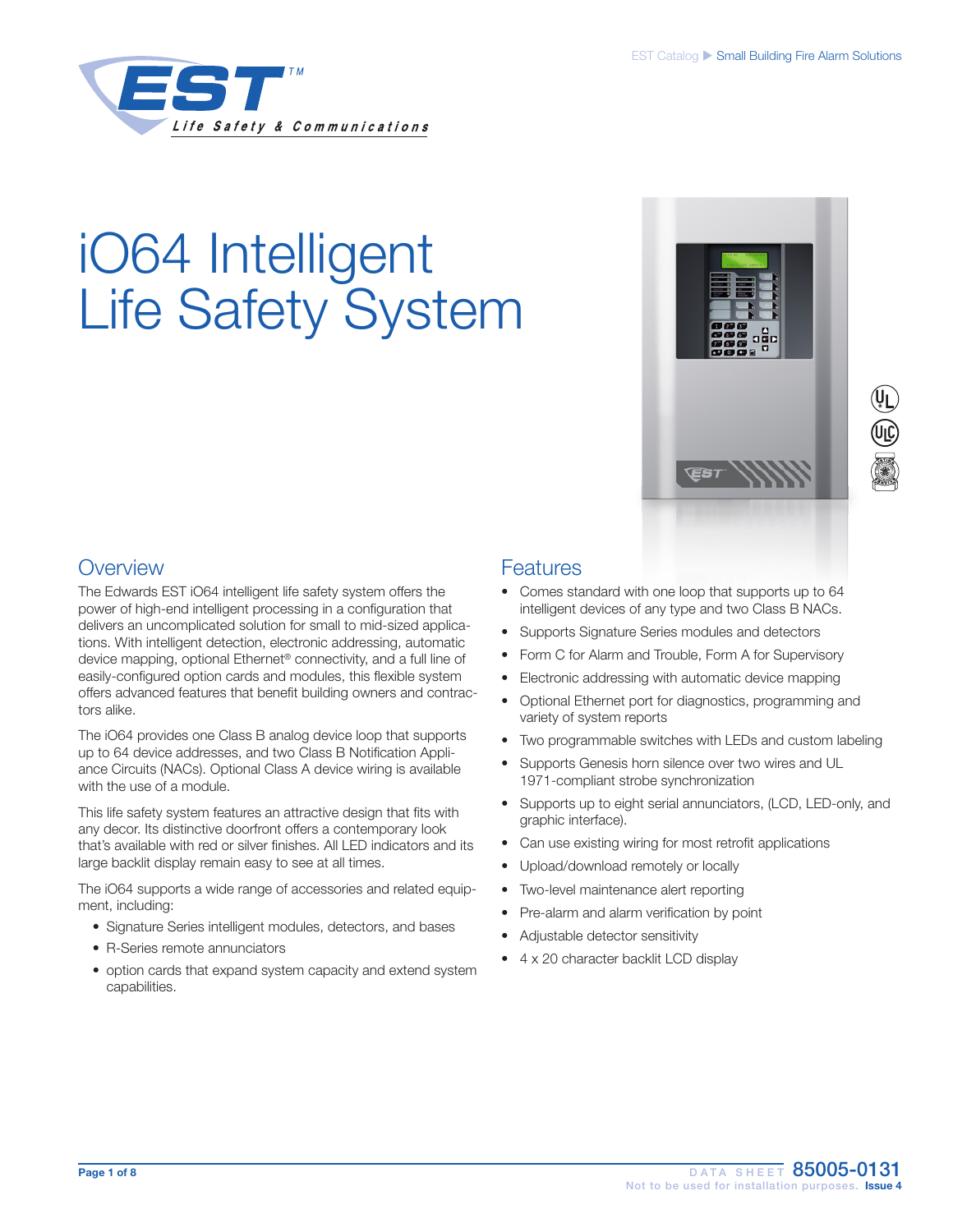## Application

The iO64 life safety system is a powerful intelligent solution for small to mid-sized buildings. Advanced analog technology delivers the benefits of flexible system installation, while a clean and easy-tooperatate user interface makes panel operation and system maintenance quick and intuitive.

#### The smart choice

Signature Series electronic addressing eliminates the tedium of setting dipswitches, and automatic device mapping ensures that each device resides on the system at its correct location. Meanwhile, innovative programming features allow the system designer to customize powerful built-in features to precisely suit the needs of the building owner.

#### Flexibility built right in

Two fully-programmable front panel switch/LED combinations provide an added measure of flexibility. Their slide-in labels take the mystery out of custom applications, and present a clean finished appearance.

#### Perfect for retrofits

The iO64 is particularly well-suited to retrofit applications. All connections are made over standard wiring – no shielded cable required. This means that in most situations existing wiring can be used to upgrade a legacy control panel to iO-Series technology without the expense or disruption of rewiring the entire building.

#### Signals with a difference

iO64 NACs are configurable to fully support the advanced signaling technology of Edwards Genesis and Enhanced Integrity notification appliances. These devices offer precision synchronization of strobes to UL 1971 standards. For Genesis devices, enabling this feature allows connected horns to be silenced while strobes on the same two-wire circuit continue to flash until the panel is reset.

#### Clear-cut remote annunciation

Remote annunciation is a strong suit of the iO64. Up to eight annunciators can be installed on a single system. Compatible annunciators include a range of LED and LCD models that provide zone or point annunciation, as well as common control capabilities.

The iO64 also supports graphic annunciation with optional graphic annunicator interface modules. Each interface provides common control, indicators, and LED drivers. Consult the Ordering Information section for details.

#### A complete line of accessories

The iO64 life safety system is supported by a complete line of intelligent detectors, modules and related equipment. Consult the Ordering Information section for details.

## **Operation**

The front panel provides an easy-to-use operator's interface, as well as all the necessary controls for front panel programming. A large back-lit 80-character LCD displays system status, event details, and programming prompts. Large tactile control buttons are easy to see in low light conditions, and bright multicolor LEDs offer at-a-glance status indication.



#### Control buttons

| <b>Button</b>               | <b>Description</b>                                                                                                                                                                                            |
|-----------------------------|---------------------------------------------------------------------------------------------------------------------------------------------------------------------------------------------------------------|
| <b>System Reset</b>         | Initiates a system reset.                                                                                                                                                                                     |
| <b>ACK/Panel</b><br>Silence | Silences the panel and remote annunciators during<br>an active trouble, supervisory, or alarm event and<br>acknowledges new event activations.                                                                |
| Signal Silence              | Alarm mode: Silences active notification appliances.<br>Pressing Signal Silence a second time turns NACs back<br>on.                                                                                          |
| Drill                       | Initiates a drill confirmation. Pressing drill a second time<br>turns off the drill function.                                                                                                                 |
| Remote<br>Disconnect        | Dialer: Disables or enables dialer.<br>Dialer set to modem only: Disables or enables the<br>common alarm relay.                                                                                               |
| Left arrow                  | Display mode: Moves the cursor to the left.<br>Menu mode: Toggles between programming<br>selections.                                                                                                          |
| Right arrow                 | Display mode: Moves the cursor to the right.<br>Menu mode: Retrieves a programming option's sub<br>menu and toggles between a programming option's<br>selections.                                             |
| Up arrow                    | Display mode: Advances to the previous event.<br>Menu mode: Moves the cursor up.                                                                                                                              |
| Down arrow                  | Display mode: Advances to the next event.<br>Menu mode: Moves the cursor down.                                                                                                                                |
| Enter                       | Display mode: Displays selected event details.<br>Menu mode: Retrieves a programming option's sub<br>menu or jumps to the Save function in the menu.<br>Entry mode: Enters the selected data into the system. |
| Cancel                      | Display mode: Exits the detailed information display.<br>Menu mode: Exits the current menu level.<br>Entry mode: Clears the current entry.                                                                    |
| Menu                        | Display mode: Enters the menu mode<br>Menu mode: Exits menu mode                                                                                                                                              |
| Space                       | Enters a space, such as a space between words.                                                                                                                                                                |
| Alphanumeric<br>keypad      | Entry mode: Pressing a button once enters the number<br>on the button. Pressing the button twice enters the<br>secondary value.                                                                               |
| Programmable<br>buttons     | These buttons can be programmed to control outputs,<br>disable devices or unlatch system outputs.                                                                                                             |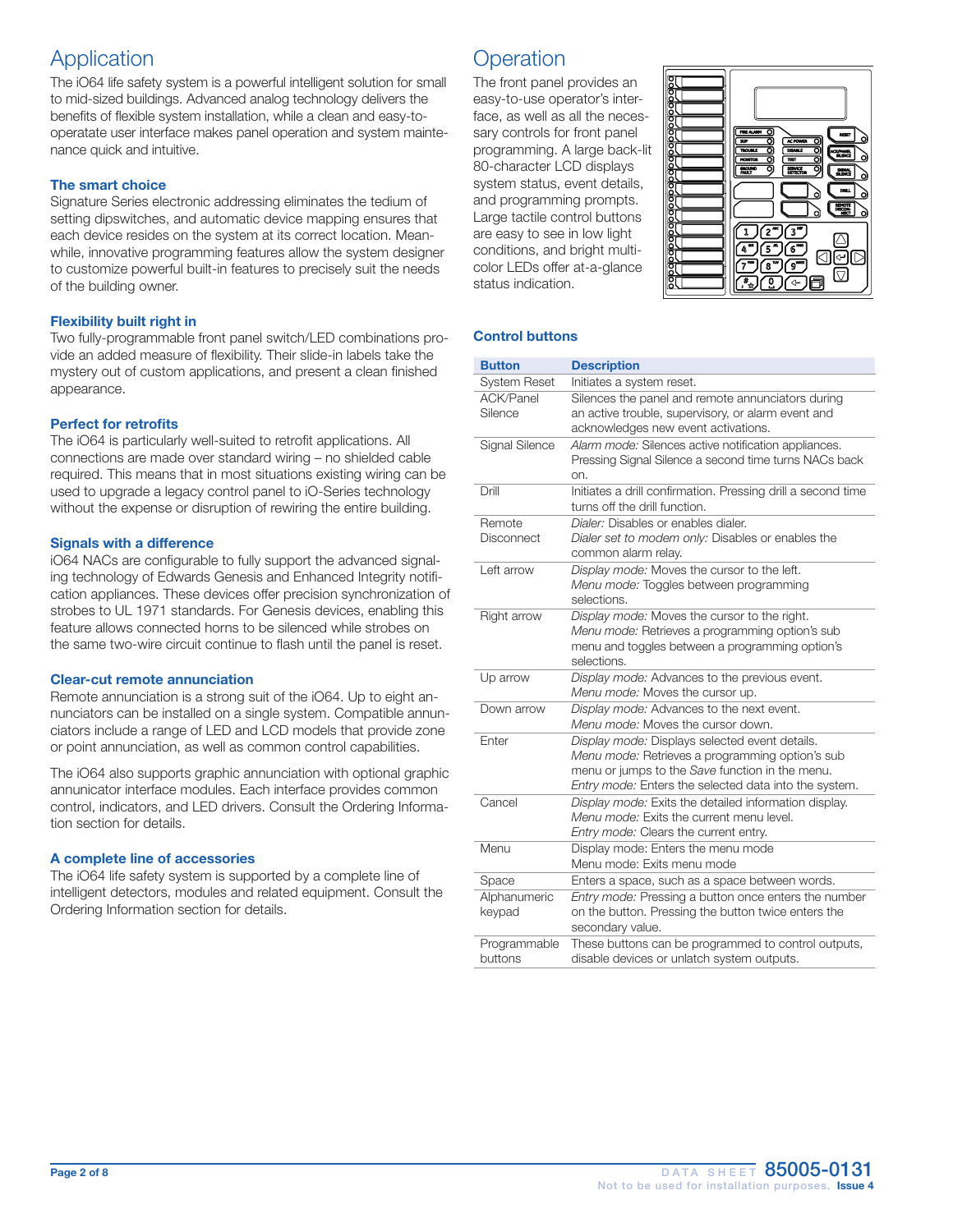#### System LEDs

| Led            | <b>Description</b>                                           |
|----------------|--------------------------------------------------------------|
| Fire Alarm     | Red LED. Flashes when there is an active alarm               |
|                | event on any loop. On steady once acknowledged.              |
| Trouble        | Yellow LED. Flashes when there's a fault with a              |
|                | monitored circuit or system component or when a              |
|                | circuit is disabled. On steady once acknowledged.            |
| Sup            | Yellow LED. Flashes when there is an active super-           |
|                | visory event on any loop. On steady once acknowl-            |
|                | edged.                                                       |
| Ac Power       | Green LED. On when the panel has AC power.                   |
| <b>Disable</b> | Yellow LED. Double-flashes when there is a dis-              |
|                | abled circuit, alarm relay, or remote annunciator.           |
| Ground         | Yellow LED. On steady during an active ground                |
| Fault          | fault.                                                       |
| Test           | Yellow LED. Flashes when performing an audible               |
|                | walk test. Steady indicates a silent test.                   |
| Monitor        | Yellow LED. Flashes when there is an active monitor          |
|                | event on any loop. On steady once acknowledged.              |
| Service        | Yellow LED. Indicates that detector needs servicing.         |
| Detector       |                                                              |
| Signal         | Yellow LED. On steady indicates that NAC circuits            |
| Silence        | are turned off but the panel is still in alarm.              |
| Remote         | Yellow LED. On steady indicates that the dialer is           |
| Discon-        | disabled or that the alarm relay is enabled or dis-          |
| nect           | abled when the dialer is set to modem only.                  |
| Drill          | Yellow LED. Indicates that the panel is in drill.            |
| Reset          | Yellow LED. Indicates that the panel is resetting.           |
| Panel          | Yellow LED. Indicates that the panel has been                |
| Silence        | silenced during an active trouble, supervisory, or           |
|                | alarm event and indicates that new event activa-             |
|                | tions have been acknowledged.                                |
| User Kevs      | Yellow LED. Indicates the programmed key function is active. |

#### Panel Operation Options

| Language                            | English or French                                                                                         |
|-------------------------------------|-----------------------------------------------------------------------------------------------------------|
| Marketplace                         | U.S. or Canada                                                                                            |
| AC fail delay                       | Off: Off-premise notification of an AC power failure<br>is immediate.                                     |
|                                     | 1 to 15 hours: Delays the off-premise notification of<br>an AC power failure by the time period selected. |
| Zone resound                        | On: NACs resound each time a device in the zone<br>goes into alarm even if they were silenced             |
|                                     | Off: Inhibits the NACs from turning on again (after                                                       |
|                                     | they were silenced) when a second device in the<br>zone goes into alarm.                                  |
| Reset inhibit after<br>NACs turn on | Off: Panel reset is operational immediately.<br>1 minute: Panel reset is inhibited for one minute.        |
| Auto signal                         | Off: Allows immediate silencing of signals from an                                                        |
| silence                             | off-normal condition using the Signal Silence button                                                      |
|                                     | 5 to 30 minutes: Delays the silencing of signals                                                          |
|                                     | from an off-normal condition by disabling the Signal                                                      |
|                                     | Silence button for the time period selected.                                                              |
| Day start                           | Start time for daytime sensitivity                                                                        |
| Night start                         | Start time for nighttime sensitivity                                                                      |
| Date                                | U.S.: MM/DD/YYYY, Canada: DD/MM/YYYY                                                                      |
| Sounder Base                        | Six configuration settings                                                                                |
| Mapping                             | Disabled: Device mapping is not available                                                                 |
|                                     | Enabled: Device mapping is available                                                                      |
| LCD banner                          | Banner text for line one and line two. Each line is                                                       |
|                                     | capable of up to 20 characters.                                                                           |
| Event notification                  | Zone: When a device is a member of a zone, only                                                           |
|                                     | the zone information is sent to the LCD display,                                                          |
|                                     | LEDs, printer, and dialer.<br>Zone/device: Zone information is sent to the LCD                            |
|                                     | display and LEDs. Device information is sent to the                                                       |
|                                     | printer and dialer.                                                                                       |
|                                     | Device: Only device information is reported.                                                              |
|                                     |                                                                                                           |

## **Dimensions**



#### Panel dimensions, in (cm)

| <b>Model</b>                                                       | D1*    | D <sub>2</sub> | D3     | D4     | $DS*$  | D <sub>6</sub> |
|--------------------------------------------------------------------|--------|----------------|--------|--------|--------|----------------|
| iO64                                                               | 21.50  | 3.85           | 7.5    | 15.5   | 14.25  | 10.25          |
|                                                                    | (54.6) | (9.8)          | (19.0) | (39.4) | (36.2) | (26.0)         |
| $^*$ Add 1-1/2 in. (3.81 cm) to D1 and D5 dimensions for trim kit. |        |                |        |        |        |                |

## Programming

iO-Series life safety systems are simple to set up, yet also offer advanced programming features that put these small building panels into a class of their own. The auto programming feature quickly gets the panel operational using factory default settings. Basic zone and point settings can be programmed easily through the front panel interface, so the system is up and running in no time.

For more advanced system configuration and correlation groups programming, iO-Series systems interface to a PC running compatible iO-CU software. This option offers full system configuration in the familiar Windows® operating environment. Connection is typically made to a laptop through the panel's optional RS-232 communications port, which can also be used to connect a system printer.

Among the many advanced features of iO-Series control panels is the optional network card. This module provides a standard 10/100 Base T Ethernet® network connection that permits access to the control panel from any remote location with the correct communications protocols. The connection can be used to download to the panel from the iO-CU, or upload and view system reports using the iO-CU.

Available system reports include:

- Correlation groups Device details
- Device maintenance History
- 
- System status Walk test
- Dialer
- 
- 
- Internal status System configuration
	-

Page 3 of 8 DATA SHEET 85005-0131 Not to be used for installation purposes. Issue 4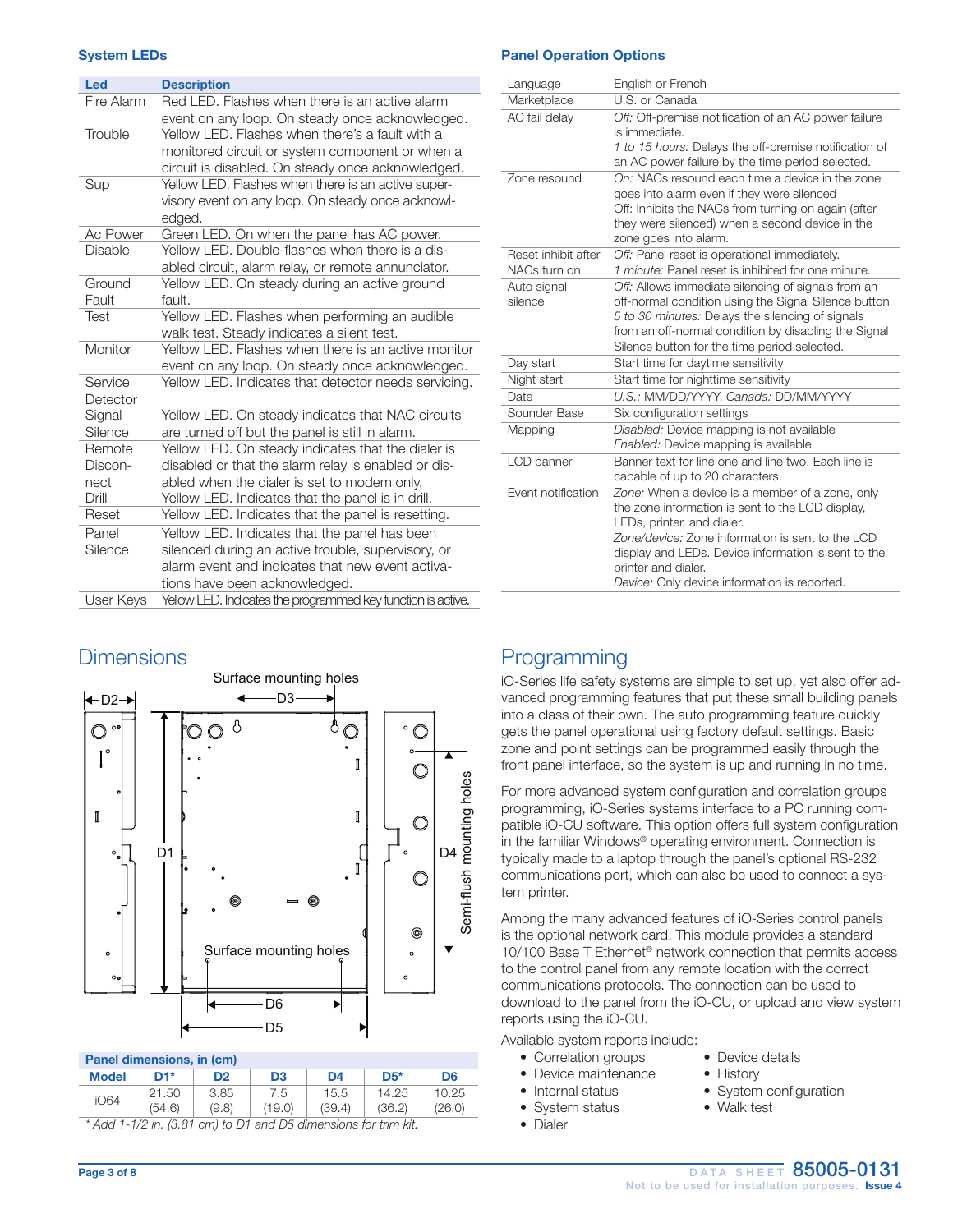## Wiring & Configuration

#### Notification appliance circuits (TB2)

The iO64 comes equipped with two notification appliance circuits. Each circuit can be individually configured for continuous, temporal, synchronized, latching, and coded output.

| <b>Circuit Specifications</b> |                                                  |  |
|-------------------------------|--------------------------------------------------|--|
| Circuit Type                  | 2 Class B, Class A optional when Class A card is |  |
|                               | installed.                                       |  |
|                               | Each circuit is 2.5 amps.                        |  |
| Voltage                       | 24 VFWR                                          |  |
| Current                       | 3.75A total (115/230 60hz)                       |  |
|                               | 3.0A total (230v 50hz)                           |  |
|                               | 2.5 A max per circuit                            |  |
| Impedance                     | 26 $\Omega$ total, 0.35 $\mu$ F max              |  |
| FOI R                         | 15 K $\Omega$ , 1/2 W                            |  |

Class B wiring



MBA ing indicates output signal polarity when the circuit is active. appliances accordingly. Notification appliance polarity shown in Polarity reverses when the circuit is not active. Wire notification active state.

### Signature Device loop

with any mix of Signature Series detectors and modules. The loop with any mix of olghatare benes detectors and moderned for opens, shorts, and grounds. The system provides one device loop circuit that can be used

#### **Circuit Specifications**

| <u>Un ount Opconnoutions</u> |                                                                                                           |
|------------------------------|-----------------------------------------------------------------------------------------------------------|
| Device loops                 | 1 loop Class B, Class A optional when Class A card<br>is installed. Supporting up to 64 device addresses. |
| Communication                | Maximum 20 V peak-to-peak                                                                                 |
| line voltage                 |                                                                                                           |
| Circuit current              | $0.5$ A max                                                                                               |
| Circuit                      | $66\Omega$ total, 0.7 µF, max                                                                             |
| impedance                    |                                                                                                           |
| <b>Isolators</b>             | 64 maximum                                                                                                |

.<br>Class B wiring



Class A wiring



#### Alarm, trouble, and supervisory relay (TB3)

The trouble relay is normally-open, held closed, and opens on any trouble event or when the panel is de-energized. The supervisory relay is normally-open, and closes on any supervisory event. The alarm relay changes over on any alarm event.

#### Relay specifications

|             | <b>Alarm</b>            | <b>Trouble</b> | <b>Supervisory</b>      |
|-------------|-------------------------|----------------|-------------------------|
| <i>lvpe</i> | Form C                  |                | Form A                  |
| Voltage     | 24 VDC at 1 A resistive |                | 24 VDC at 1 A resistive |

Relay circuits can only be connected to power-limited sources.

#### Auxiliary & Smoke power outputs (TB3)

The control panel provides two auxiliary power outputs which can be used for powering ancillary equipment such as remote annunciators and two wire smoke detectors. Aux 2 can be software selected to operate continuous. The circuit is supervised for shorts and grounds.

Note: For a complete list of devices that can be connected to this circuit, refer to the iO Series compatibility list (p/n 3101064).

| <b>Circuit specifications</b>        |                                                                                      |
|--------------------------------------|--------------------------------------------------------------------------------------|
| Circuit voltage range 21.9 to 28.3 V |                                                                                      |
| Resettable circuit<br>(Aux power 2)  | 24 VDC nominal at 500 mA                                                             |
| Continuous circuit<br>(Aux power 1)  | 24 VDC nominal at 500 mA. Use this circuit for<br>powering two-wire smoke detectors. |

Note: Any current above 0.5 amp connected to both Aux 1 and 2 will reduce the total available NAC power by that amount.

#### Annunciator loop (TB4)

The control panel provides a connection for up to eight serially driven and supervised remote annunciators.

| <b>Circuit specifications</b> |                                        |  |
|-------------------------------|----------------------------------------|--|
| Device loops                  | Class B (Style Y) or Class A (Style Z) |  |
| Circuit voltage               | 2.55V                                  |  |
| Circuit current               | 30 mA max                              |  |
| Circuit<br>impedance          | Up to 8 annunciators or 4000 feet      |  |

Class B Class A

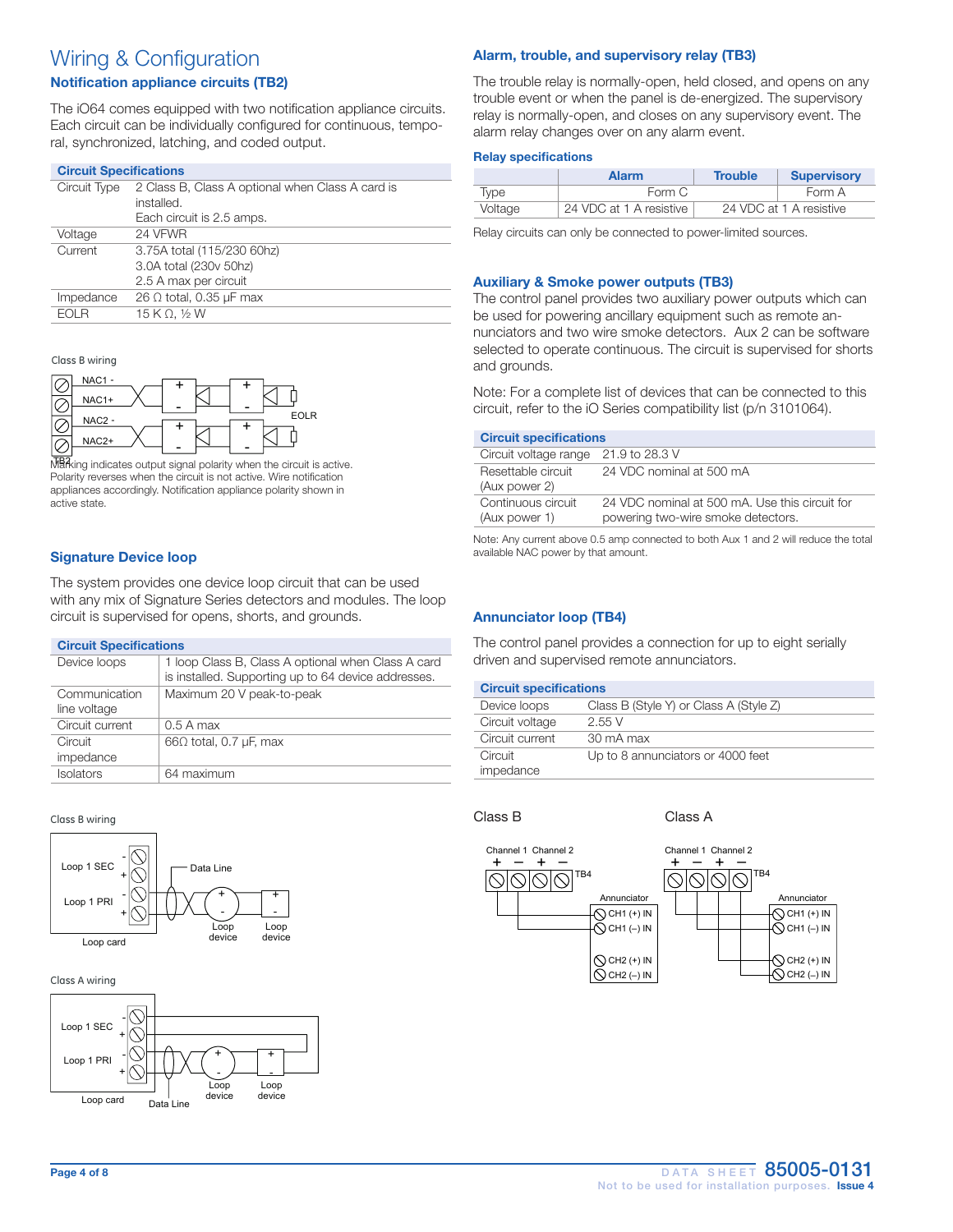## Option Cards

iO-Series panels are supported by a complete line of modules and related equipment that enhance performance and extend system capabilities. Option cards are easy to install and set up. They simply plug directly into the control panel main circuit board or are connected to it with a ribbon cable. After installation, terminals remain easily accessible for quick connection of field wiring. The cabinet provides ample room for wire routing, keeping wiring neat and easy to service at all times.

#### SA-CLA Class A Module

The SA-CLA card provides Class A capability for NAC, loop, and annunciator wiring. Its terminal block provides the wiring connection for NAC return wiring. The card is required for loop and annunciator Class A wiring



even though this wiring does not return to the SA-CLA card. The SA-CLA is compatible with iO64 control panels only. iO500 panels are Class A ready. The SA-CLA is installed directly to the control panel circuit board using its plastic standoffs and plug connection.

#### SA-CLA specifications

| P <sub>1</sub>        |                                           |
|-----------------------|-------------------------------------------|
| Operating voltage     | 24 VFWR                                   |
| Operating current     | 2.5 A/circuit, 3.75A total (115/230 60hz) |
|                       | 3.0A total (230v 50hz)                    |
| Circuit impedance     | $26 \Omega$ , 0.35 µF, max                |
| Terminal rating       | 12 to 18 AWG (0.75 to 2.5 sq mm)          |
| Operating environment |                                           |
| Temperature           | 32 to 120°F (0 to 49°C)                   |
| Humidity              | 0 to 93% RH, noncondensing at 90°F        |
|                       | (32°C)                                    |

#### SA-ETH Ethernet Interface Card



standard 10/100 Base T Ethernet network connection for connecting to an intranet, a local network, or the Internet. The card can be used to download configuration programming from the iO-CU to the panel over the network.

The Ethernet card is installed on the plastic assembly and connects to the main circuit board via a ribbon cable.

#### SA-ETH specifications

| $O1$ . The specifications |                                                                |
|---------------------------|----------------------------------------------------------------|
| Ethernet                  | 10/100 Base T                                                  |
| Operating environment     |                                                                |
|                           | Temperature $32$ to 120°F (0 to 49°C)                          |
|                           | Humidity 0 to 93% RH, noncondensing at 90°F<br>$(32^{\circ}C)$ |
|                           |                                                                |

#### SA-232 RS-232 interface

The SA-232 card provides an RS-232 interface with iO-Series panels. It can be used for connecting a printer to the control panel to print system events. The card also can be used for connecting a computer to download a configuration program from the iO-CU to the control panel.



SA-232 wiring

The RS-232 card is installed on the plastic assembly and connects to the main circuit board via a ribbon cable.

#### SA-232 specifications

| Operating voltage     | Standard EIA-232                                   |
|-----------------------|----------------------------------------------------|
| Terminal rating       | 12 to 18 AWG (0.75 to 2.5 sq mm)                   |
| Operating environment |                                                    |
|                       | Temperature $32$ to 120°F (0 to 49°C)              |
|                       | Humidity 0 to 93% RH, noncondensing at 90°F (32°C) |

#### SMK Smoke Power Converter

The SMK Smoke Power Converter Module provides a regulated power source for twowire smoke circuits connected to a Signature data circuit. The SMK monitors the operating power from the power supply. When power begins to degrade, the SMK provides the necessary operating voltage to the twowire smoke detection circuits.



#### SMK specifications

| Input voltage                                    | 21.9 to 28.3 VDC (not resettable)                                                                                          |
|--------------------------------------------------|----------------------------------------------------------------------------------------------------------------------------|
| Output voltage                                   | 24 VDC nom. at 200 mA, max., special<br>applications                                                                       |
| Ground fault<br>impedance                        | $10k$ ohm                                                                                                                  |
| Operating environment<br>Temperature<br>Humidity | 32 to 120°F (0 to 49°C)<br>0 to 93% RH, noncondensing at 90°F (32°C)                                                       |
| Storage temperature                              | $-4$ to 140°F (-20 to 60°C)                                                                                                |
| Compatible electrical<br>boxes                   | North American 4 inch square x 2-1/2 in.<br>(64 mm) deep 2 gang box or Standard 4 in.<br>square box 1-1/2 in. (38 mm) deep |
| Wire size                                        | 14, 16, or 18 AWG wire (1.5, 1.0, or 0.75 sq.<br>mm) (Sizes 16 and 18 AWG are preferred)                                   |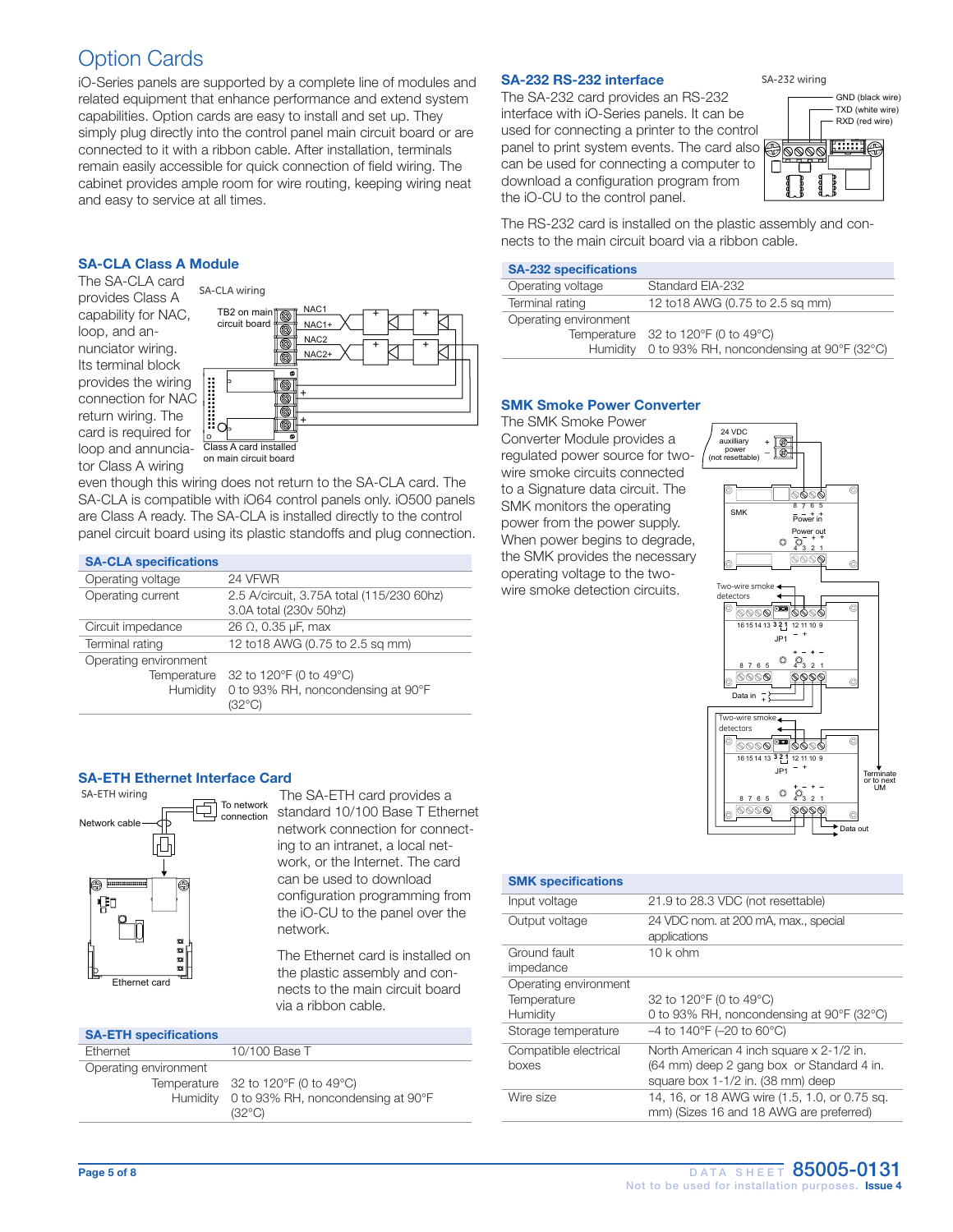#### SA-DACT Dialer

The SA-DACT provides communications between the control panel and the central station over a telephone line system. It transmits system status changes (events) to a compatible digital alarm communicator receiver over the public switched telephone network. The dialer is capable of single, dual, or split reporting of events to two different account and telephone numbers. The modem feature of the SA-DACT can also be used for uploading and downloading panel configuration, history, and current status to a PC running the iO-CU.



 The dialer phone lines connect to connectors on the dialer's main circuit board. Phone line 1 connects to connector J4 and phone line 2 connects to connector J1.

The SA-DACT queues messages and transmits them based on priority (alarm, supervisory, trouble, and monitor). Activations are transmitted before restorations.

The SA-DACT is installed on the plastic assembly and connects to the main circuit board via a ribbon cable.

| <b>SA-DACT specifications</b>                    |                                                                         |
|--------------------------------------------------|-------------------------------------------------------------------------|
| Phone line type                                  | One or two loop-start lines on a public,<br>switched network            |
| Phone line connector                             | RJ-31/38X (C31/38X)                                                     |
| Communication formats                            | Contact ID (SIA DC-05)                                                  |
| Operating environment<br>Temperature<br>Humidity | 32 to 120°F (0 to 49°C)<br>0 to 93% RH, noncondensing at 90°F<br>(??ºC) |

| <b>Compatible DACRs</b> |               |                |
|-------------------------|---------------|----------------|
| <b>Receiver</b>         | <b>Models</b> | <b>Formats</b> |
| Ademco                  | 685           | Contact ID     |
| <b>FBII</b>             | CP220         | Contact ID     |
| Osborne-Hoffman         | OH 2000       | Contact ID     |
| Radionics               | D6600         | Contact ID     |
| Silent Knight           | 9800          | Contact ID     |
| Sur-Gard                | SG-MLR1, MLR2 | Contact ID     |

## **Specifications**

| Device loops                         | 1 loop Class B, Class A optional, supporting<br>up to 64 device addresses                                                   |
|--------------------------------------|-----------------------------------------------------------------------------------------------------------------------------|
| Notification appliance<br>circuits   | 2 Class B, Class A optional, 2.5 amps each                                                                                  |
| Power supply                         | 3.75 A FWR total at 120/230 VAC 60 Hz<br>3.0 A FWR total at 230 VAC 50 Hz<br>0.5 amps aux power                             |
| NAC Operating voltage                | 24 VDC. NAC minimum voltage: 19.5 VDC<br>@ 20.4 V battery voltage                                                           |
| <b>SLC Loop operating</b><br>voltage | 20 V peak-to-peak                                                                                                           |
| Primary power                        | 120 VAC, 60 Hz, 230 VAC 50-60 Hz                                                                                            |
| Aux Power 1<br>(Continuous circuit)  | 24 VDC nominal at 500 mA. A SMK module<br>is required when using the SIGA-UM module<br>to support two-wire smoke detectors. |
| Aux Power 2<br>(Resettable circuit)  | 24 VDC nominal at 500 mA.                                                                                                   |
| Auxiliary output                     | 19 to 25.7 VDC                                                                                                              |
| Base panel current draw              | Standby: 155 mA Alarm: 204 mA                                                                                               |
| Battery placement                    | iO64 cabinets accommodate up to 10 A/H<br>batteries. Use an external cabinet for larger<br>battery sizes.                   |

| <b>Batteries</b>         | Batteries must be sealed lead acid type only.<br>Maximum charging capacity = $26$ Ah.                                         |
|--------------------------|-------------------------------------------------------------------------------------------------------------------------------|
| Loop circuit             | Maximum loop resistance: 66 $\Omega$ . Maximum<br>loop capacitance: 0.7 µF. Style 4, 6, and 7<br>wiring. 64 isolators maximum |
| Loop circuit max         | 1.5 mA (see the UL and ULC compatibility                                                                                      |
| detector standby current | list for your panel for the maximum quantity                                                                                  |
|                          | of detectors per circuit)                                                                                                     |
| Compatibility ID         | 100                                                                                                                           |
| Alarm contact            | Form C 24 VDC @ 1 A (resistive load)                                                                                          |
| Trouble contact          | Form C 24 VDC @ 1 A (resistive load)                                                                                          |
| Supervisory contact      | Form A 24 VDC @ 1 A (resistive load)                                                                                          |
| Environmental            | Temperature: 0 to 49°C (32 to 120°F).<br>Humidity: 0 to 93% RH, noncondensing                                                 |
| Terminal rating          | All terminals rated for 12 to 18 AWG (0.75 to<br>2.5 sq mm)                                                                   |
| Serial communications    | Voltage: 2.55 V. Current: 30 mA max                                                                                           |
| Remote annunciator       | 8 drops max, RS-485 Class B, Class A                                                                                          |
| Input zones              | 16 max.                                                                                                                       |
| <b>Agency Listing</b>    | UL, CSFM and ULC                                                                                                              |
|                          |                                                                                                                               |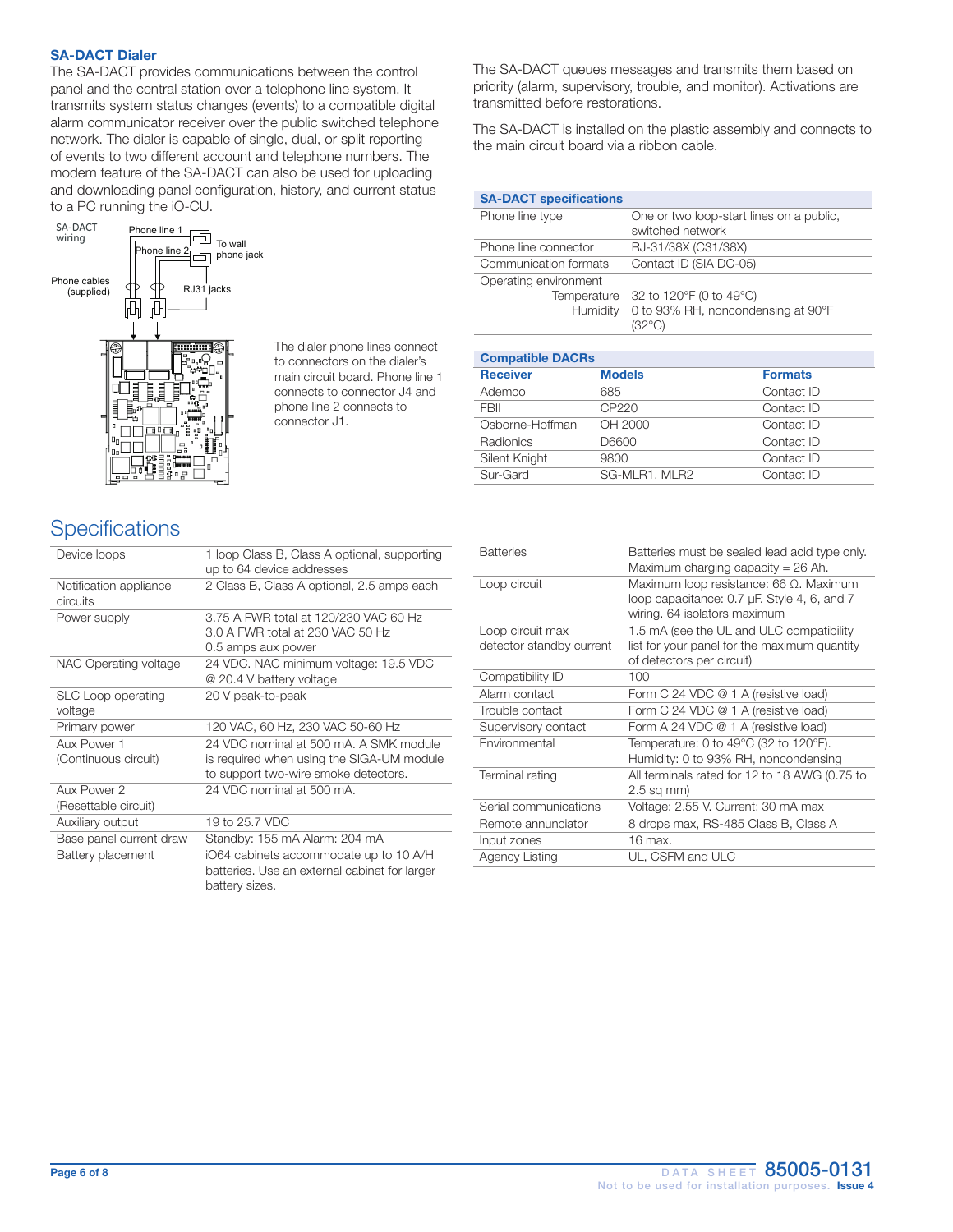## Ordering Information

| <b>Description</b>                                                                                                           |  |  |
|------------------------------------------------------------------------------------------------------------------------------|--|--|
| iO64 Intelligent Single Loop Analog Systems                                                                                  |  |  |
| 1 Loop System, 64 point capacity, 2 Class B NACs, gray door, surface mount enclosure, 115 Vac, English.                      |  |  |
| 1 Loop System, 64 point capacity, 2 Class B NACs, 2 Line Dialer, gray door, surface mount enclosure, 115 Vac, English.       |  |  |
| 1 Loop System, 64 point capacity, 2 Class B NACs, Red Door, surface mount enclosure, 115 Vac, English.                       |  |  |
| 1 Loop System, 64 point capacity, 2 Class B NACs, 2 Line Dialer, Red Door, surface mount enclosure, 115 Vac, English.        |  |  |
| 1 Loop System, 64 point capacity, 2 Class B NACs, gray door, surface mount enclosure, 230 Vac, English.                      |  |  |
| 1 Loop System, 64 point capacity, 2 Class B NACs, Red door, surface mount enclosure, 230 Vacr, English.                      |  |  |
| 1 Loop System, 64 point capacity, 2 NACs, gray door. surface mount enclosure, 115 Vac, Spanish.                              |  |  |
| 1 Loop System, 64 point capacity, 2 NACs, gray door. surface mount enclosure, 230 Vac, Spanish.                              |  |  |
| 1 Loop System, 64 point capacity, 2 NACs, gray door, surface mount enclosure, 115 Vac, Portuguese.                           |  |  |
| Loop System, 64 point capacity, 2 NACs, gray door. surface mount enclosure, 230 Vac, Portuguese.                             |  |  |
| 1 Loop System, 64 point capacity, 2 Class B NACs, 16-zone LED display, gray door, surface mount enclosure, 115 Vac, English. |  |  |
| 1 Loop System, 64 point capacity, 2 Class B NACs, 16-zone LED display, gray door, surface mount enclosure, 115 Vac, French.  |  |  |
| Flush mount trim, black                                                                                                      |  |  |
|                                                                                                                              |  |  |

#### Replacement Electronics

| 64elec-iO | Replacement electronics kit, complete motherboard and user interface, English                          |
|-----------|--------------------------------------------------------------------------------------------------------|
|           | 64elec-iO-SP (Note 2) Replacement electronics kit, complete motherboard and user interface, Spanish    |
|           | 64elec-iO-PG (Note 2) Replacement electronics kit, complete motherboard and user interface, Portuguese |
|           | 64elec-iO-FR (Note 1) Replacement electronics kit, complete motherboard and user interface, French     |

#### **Option Cards**

| <b>PRODUCTION</b>  |                                                                                                                                                                  |
|--------------------|------------------------------------------------------------------------------------------------------------------------------------------------------------------|
| SA-DACT            | Dual Line Dialer/Modem, supports 4/2 and Contact ID, mounts in cabinet on base plate.                                                                            |
| SA-232             | Serial Port (RS-232), for connection to printers & computers, mounts in cabinet to base plate                                                                    |
| SA-ETH             | Ethernet Port, Slave, mounts in cabinet on base plate.                                                                                                           |
| SA-CLA             | Class A adapter module. Provides Class A capacity on NACs. Mounts in cabinet on main board.                                                                      |
| $D16L-iO-1$        | LED Annunciator module, 16 X 2-LED zones (4 max programmable for sup). Mounts in cabinet to left of LCD display for zones 1-16.                                  |
| D8RY-iO-1 (Note 1) | LED Annunciator module, 16 X 2-LED zones (4 alarm only, 8 supervisory only, 4 alarm or supervisory). Mounts in cabinet to left of<br>LCD display for zones 1-16. |

#### Remote Annunciators (refer to Data Sheet 85005-0128)

#### LCD Remote Annunciators (mount to standard 4" square electrical box)

| <b>RLCD</b>        | Remote Annunciator, 4X20 LCD & Common Indicators for displaying system status. White housing.        |
|--------------------|------------------------------------------------------------------------------------------------------|
| RLCD-R             | Remote Annunciator, 4X20 LCD & Common Indicators for displaying system status. Red housing.          |
| RLCD-C             | Remote Annunciator, 4X20 LCD. Common controls and status indicators. White housing.                  |
| RLCD-CR            | Remote Annunciator, 4X20 LCD. Common controls and status indicators. Red housing.                    |
| RLCDF (Note 1)     | Remote Annunciator, 4X20 LCD & Common Indicators for displaying system status. White housing, French |
| RLCD-CF (Note 1)   | Remote Annunciator, 4X20 LCD. Common controls and status indicators. White housing, French           |
| RLCD-SP (Note 2)   | Remote Annunciator, 4X20 LCD. Common system status indicators. White housing. Spanish.               |
| RLCD-PG (Note 2)   | Remote Annunciator, 4X20 LCD. Common system status indicators. White housing. Portuguese.            |
| RLCD-C-SP (Note 2) | Remote Annunciator, 4X20 LCD. Common controls and status indicators. White housing. Spanish.         |
| RLCD-C-PG (Note 2) | Remote Annunciator, 4X20 LCD. Common controls and status indicators. White housing. Portuguese.      |

#### LED Remote Annunciators & Expander (mount to standard 4" square electrical box)

| RLED-C             | Remote Annunciator. Common controls and status indicators with 16 X 2-LED groups for zone display. White housing.               |
|--------------------|---------------------------------------------------------------------------------------------------------------------------------|
| <b>RLED-CR</b>     | Remote Annunciator. Common controls and status indicators with 16 X 2-LED groups for zone display. Red housing.                 |
| RLED-CF (Note 1)   | Remote Annunciator. Common controls and status indicators with 16 X 2-LED groups for zone display. White housing, French.       |
| RLED-C-SP (Note 2) | Remote Annunciator, common controls and status indicators. 16 groups w/2 LEDs each for zone display. White housing. Spanish.    |
| RLED-C-PG (Note 2) | Remote Annunciator, common controls and status indicators. 16 groups w/2 LEDs each for zone display. White housing. Portuguese. |
| RLED <sub>24</sub> | Remote Annunciator Zone expander. 24 X 2-LED groups with custom label areas for display of alarm and trouble. White housing.    |
| RLED24R            | Remote Annunciator Zone expander. 24 X 2-LED groups with custom label areas for display of alarm and trouble. Red housing.      |

#### Remote Annunciator Cabinets & Accessories

| RA-ENC1     | Remote Annunciator Enclosure, key locked with plexiglass window for one RLCD(C) or RLED(C).                        |
|-------------|--------------------------------------------------------------------------------------------------------------------|
| RA-ENC2     | Remote Annunciator Enclosure, key locked with plexiglass window with space for 2 of either RLCDx, RLEDx or RLED24. |
| RA-ENC3     | Remote Annunciator Enclosure, key locked with plexiglass window with space for 3 of either RLCDx, RLEDx or RLED24. |
| <b>RKEY</b> | Keyswitch, single gang, provides key operated enable or disable of common controls on RLCD or RLED units.          |
| LSRA-SB     | Surface Mount Box - for R Series single units.                                                                     |

#### Programming Tools

| iO-CU  | EST Series configuration and diagnostics utility. |
|--------|---------------------------------------------------|
| 260097 | RS232 cable, 4 conductor, DB9 PC interface        |
|        |                                                   |

Note 1- Available in Canada only. Note 2- Available in International markets.